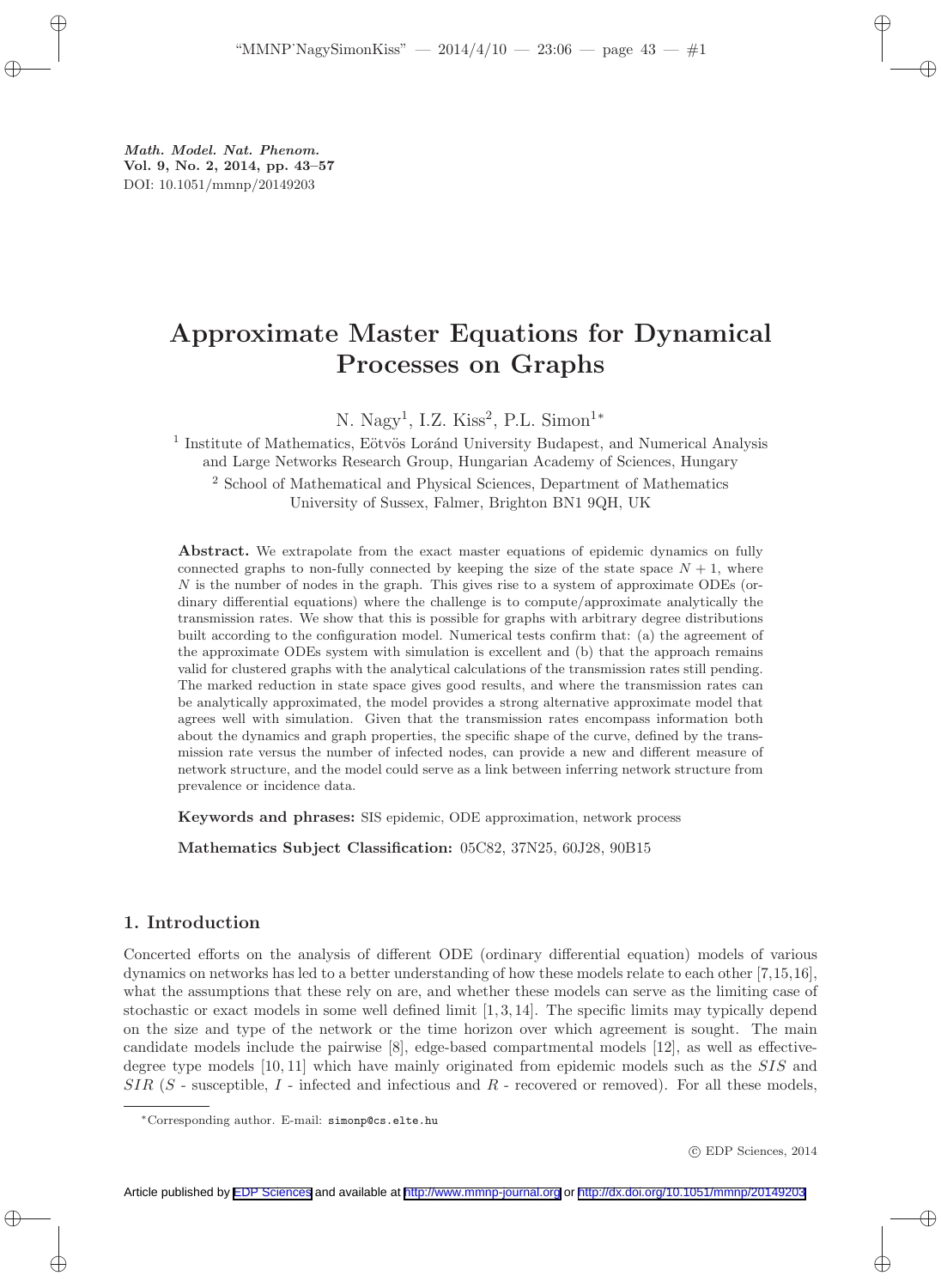the primary test of their performance, is in terms of the agreement between the time evolution of some expected quantity (e.g. the expected number of infectious nodes/vertices as a function of time) from the exact model or simulation and the equivalent quantity based on the ODE model.

It is well known that the derivation of such models poses less of a challenge when attempted for the SIR model. This is due to the SIR dynamics avoiding the problem of having to account for stronger dependence of nodes on their neighbourhood, where accounting for repeated re-infections amongst neighbouring nodes cascades into complicated and intractable descriptions. However, the SIS dynamics still remains attractive due to its simplicity, where for a fully connected network with N nodes, the reduced exact system consists of  $N+1$  equations given as

$$
\dot{x}_k(t) = a_{k-1}x_{k-1}(t) - (a_k + c_k)x_k(t) + c_{k+1}x_{k+1}(t),\tag{1.1}
$$

where  $x_k(t)$  is the probability of observing k infectious nodes at time t,  $a_k = \tau k(N - k)$ ,  $c_k = \gamma k$  for  $k = 0, 1, \ldots, N$  and  $a_{-1} = c_{N+1} = 0$ . Furthermore, it is assumed that each node is either susceptible  $(S)$ or infected  $(I)$ , and that susceptible nodes become infected at rate  $\tau$  across any link to an infectious node, while infected nodes recover at rate  $\gamma$  and become susceptible again. All possible events are modelled as independent Poisson processes. It is known that, in this case, the  $2^N$ -dimensional system of master equations can be lumped to the  $(N + 1)$ -dimensional system above. This extreme reduction is possible due to the symmetry of the network where all nodes are topologically equivalent and thus the process is driven by the number of infected nodes without knowing their precise location. This leads to being able to simply write  $a_k = \tau k(N - k)$  which effectively means that, in the presence of k infected nodes, the number of potentially disease transmitting edges/links,  $(SI)$ , is  $k(N - k) = a_k/\tau$ .

Given that the SIS dynamics on an arbitrary network leads to a state space with  $2^N$  equations, the reduced system above raises the question whether the lumping or collapsing of the state space can be extended to networks other than fully connected, even if the reduced system may not be exact. This problem breaks down into two important sub-questions. First, is it possible to count or approximate the expected number of  $(SI)$  edges in the presence of k infected nodes, and the second, whether the master equation above (1.1) with the expected rates can give a reasonable agreement with the full system or simulation? The counting procedure is non-trivial since the rate of infection in the presence of  $k$  infected nodes has to take into account the special placement of these as determined by the epidemic transmission process and implicitly influenced by the structure of the network. Even if this first step is successful, there is no guarantee that the reduced system will give good agreement with the exact model. In this paper, we will explore the viability of collapsing the full state space with  $2^N$  elements to a state space with  $N+1$  elements, i.e.  $\{0, 1, \ldots, N\}$ , for graphs other than fully connected. In particular we will explore the potential of systems such as the one given above to approximate results from full, exact systems or their counterpart based on simulation. The focus of the paper will be on networks of classic type such as, regular random, Erdős-Rényi, bimodal and Barabási-Albert graphs with heterogenous degree distribution. For a fuller exploration, clustered networks generated based on the so called "Big-V" [5,6] rewiring will be also considered, but only numerically. The main idea and challenge of the paper is based around estimating the infection rate  $a_k$ , where  $a_k/\tau$  can be interpreted as the expected number of (SI) edges in the presence of k infected nodes. The approach that we propose revolves around various semi-heuristic and combinatorial arguments to determine these values.

The paper is structured as follows. First, we introduce our approximate master equations and show that if these are used with the transmission rates determined from simulations then the agreement with simulation results is excellent, i.e. the feasibility of the model is shown. In Section 3 we present our combinatorial method to determine the number of II edges when recovery is neglected (i.e. for high values of  $\tau$ ). This method can predict the average number of II edges for configuration random graphs. Based on this, the average number of SI edges is determined in Section 4 together with an extension for small values of  $\tau$  based on semi-heuristic arguments using the classic pairwise model. The steps of our method are summarized in Section 5, where as an illustration of the applicability of our method a case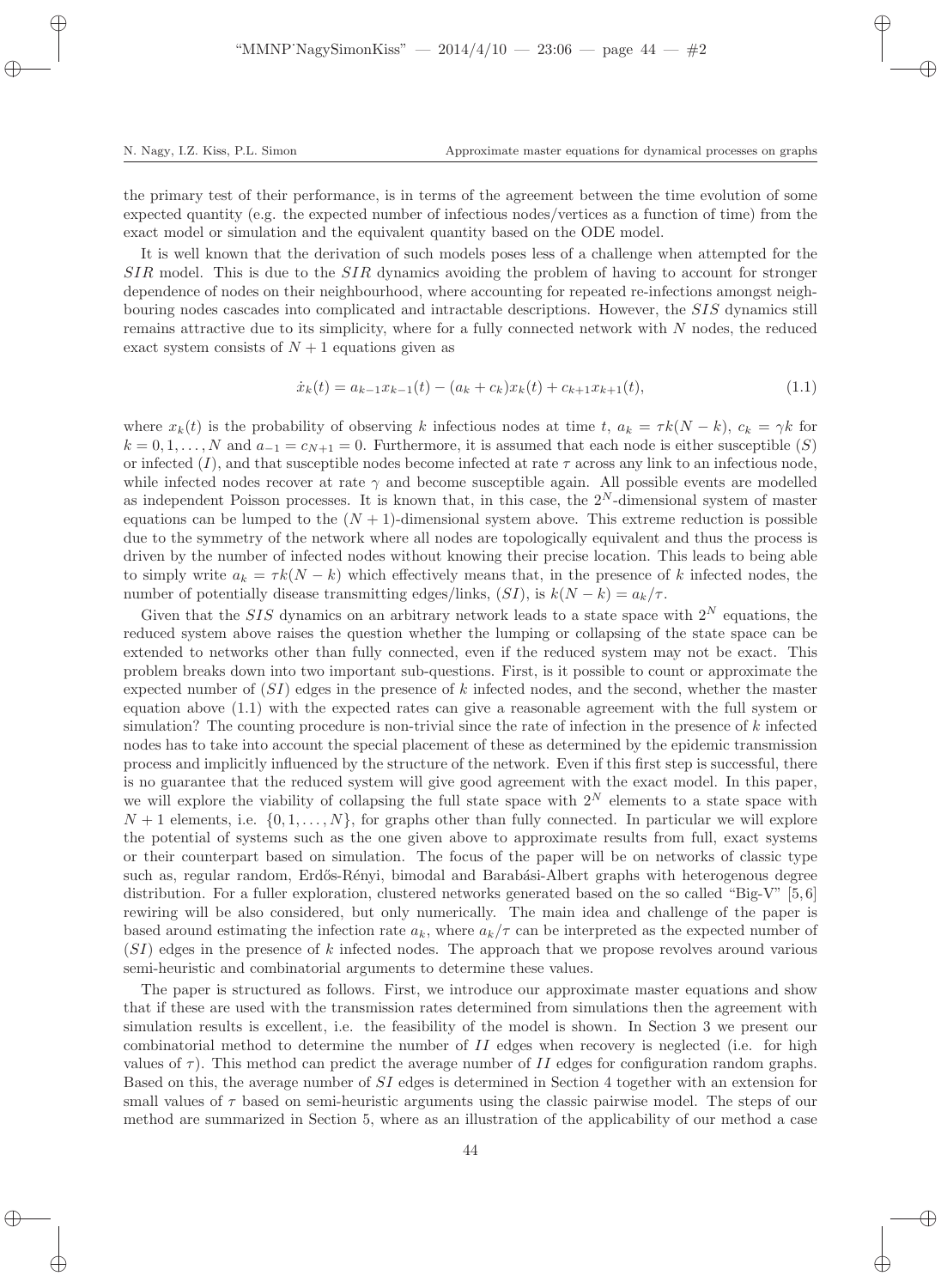study is presented. For a regular random graph, the coefficients of our master equation are determined analytically and the results are compared to simulations.

#### 2. Model formulation: feasibility and transmission rates

In this paper a simplified Markov chain model for SIS epidemic propagation on a network is formulated and studied. The main idea of simplification is to use the reduced state space  $\{0, 1, \ldots, N\}$ , denoting the number of infected nodes in the network, and to introduce  $x<sub>k</sub>(t)$  as the probability that the system is in state k at time t (with a given initial state that is not specified at the moment). Assuming that starting from state k the system can move to either state  $k-1$  (an infected node recovers) or to state  $k+1$  (a susceptible node becomes infected), the 'master' equations of the Markov chain take the form (1.1).

#### 2.1. Models feasibility

As we noted above, this state space is too small to describe the system exactly, since the full state space contains  $2^N$  elements. The key finding of this paper is that the epidemic process on a class of networks can be approximated with high accuracy by using this much simpler state space. To support our statement, in Fig. 1 we plot the time evolution of the expected prevalence from simulation and from the master equations (1.1) with  $a_k$  taken as an average from simulation, namely  $a_k = \tau e_{[S]}(k)$ , where  $e_{[S]}(k)$  is the expected number of  $(SI)$  pairs in the presence of k infected nodes. The excellent agreement for graphs with heterogenous degree distributions, and even for networks exhibiting clustering, shows that if the transmission rates can be computed, based on some analytic or semi-analytic approaches, then the reduced system can produce excellent agreement with simulation. All graphs, except the clustered ones, have been generated using the configuration model [2].

Thus, the main challenge is to specify the infection rates  $a_k$ . These will of course depend on the parameters of the model, i.e.  $\tau$  and  $\gamma$ , as well as the topology of the graph. The most straightforward way of doing this is to recover these from simulation, as it is shown in Fig. 1. This amounts to recording the exact number of SI-type links whenever infection is present and use that  $a_k = \tau e_{[S]}(k)$ , where we ignore that  $a_k$  itself is a random variable with some distribution and use simply its expected value. For a fixed value of k, the count of the SI-type links, and thus  $a_k$ , will take different values as different arrangements of k infectious nodes on the graph, as given by the process, will generate different counts. If the process is simulated based on a Gillespie-type approach then recording and the counting of  $a_k$ involves a weighting by the time that the system spends in a given state. If synchronous updating is used, a change during each iteration is not guaranteed and thus some configurations will have a higher recording frequency. This will not be the case if the simulation is of Gillespie type, as in this case, a change is always guaranteed. Thus the synchronous updating naturally captures the longer or shorter time spent in a given state, and this is the simulation approach that we adopt, but always making sure that the simulation step  $\delta t$  is always small enough to guarantee not more than one single update per iteration step.

#### 2.2. Determining the transmission rates

The most frequently used theoretical approximation for  $a_k$  is

$$
a_k = \tau n k \frac{N-k}{N-1},
$$

where  $n$  denotes the average degree of the nodes. This approximation ignores the natural correlations that will develop and operates on the assumption of random mixing. This means that although the natural disease transmission process will lead to different arrangements of k infectious individuals on the network, and thus different counts for the various pair types, the model above takes an average over all configurations and assumes that Ss and Is are randomly distributed on the network. The performance of this approximation is shown in Fig. 2 where this is compared to values computed from simulations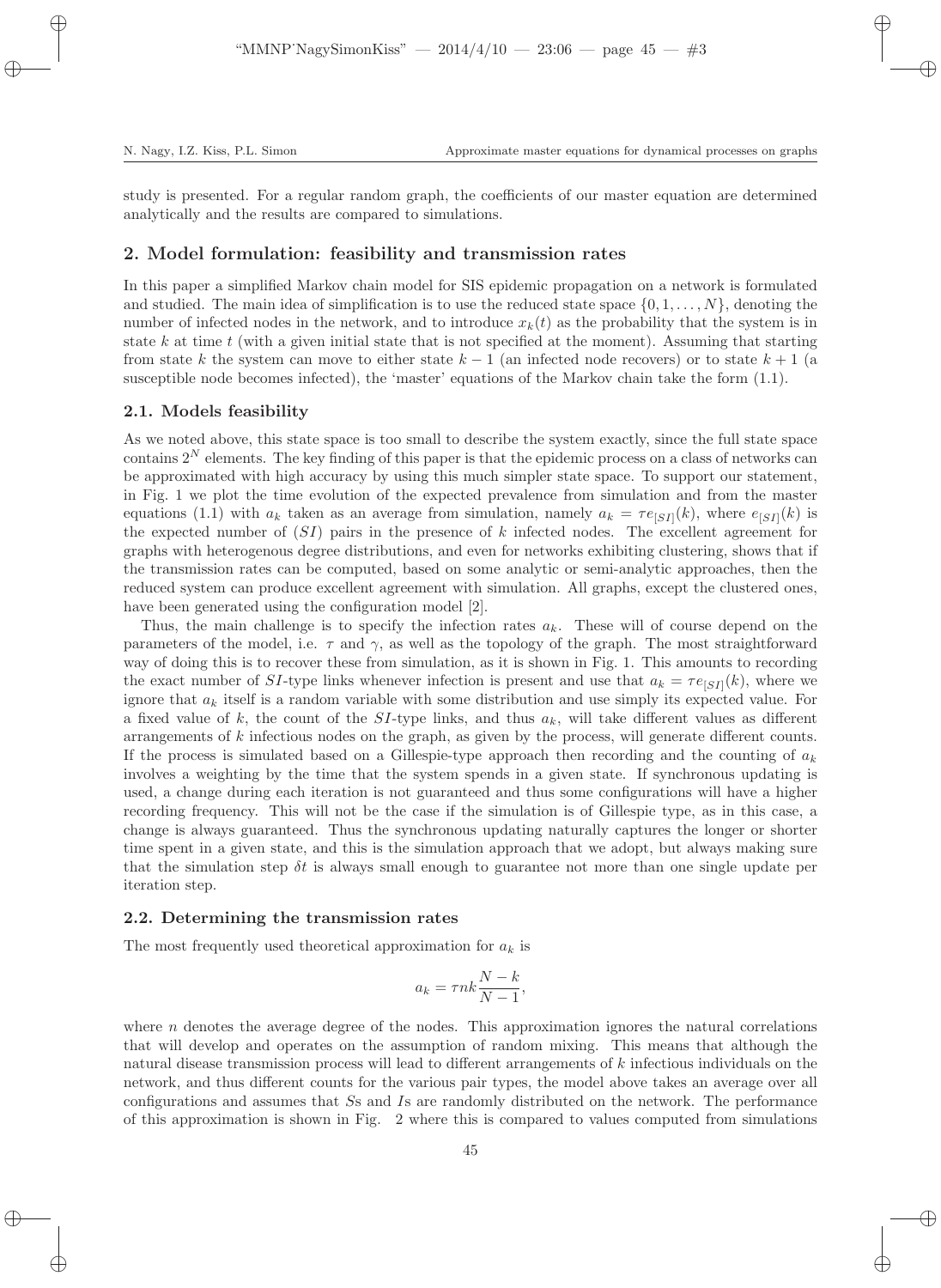

FIGURE 1. Time evolution of the expected prevalence from simulation ( $\circ$  markers) and from master equations (1.1) with  $a_k$  taken as an average from simulation (continuous curve) for  $(A)$  regular random graph,  $(B)$  Erdős-Rényi random graph,  $(C)$  bimodal random graph (half of the nodes have degree 3 and the other half has degree 9), (D) negative binomial random graph,  $(E)$  Barabási-Albert graph,  $(F)$  clustered random graph with clustering coefficient 0.4. The parameters are  $N = 1000$ ,  $\tau = 2$ ,  $\gamma = 1$ , average degree 6, number of initially infected nodes 10. The simulation results were obtained as the average of 250 simulations.

on regular and bimodal random graphs, on a clustered graph and on a Barabási-Albert graph. One can observe that heterogeneity shifts the maximum point of the curve to left and up, since highly connected infected nodes cause an increase in the number of SI edges. On the other hand, clustering shifts the maximum point of the curve to right and down, since  $I$  nodes are more likely to connect to  $I$  nodes making the number of SI edges smaller.

The poor accuracy of the theoretical approximation motivated our research to derive improved approximations that reflect the graph structure better and can lead to more accurate approximations. It is important to note that the above approximation gives the same  $a_k$  values for any graphs with average nodal degree n. The improved approximation can be achieved by deriving the transmission rates  $a_k$  $(k = 0, 1, \ldots, N)$ , be it based on some combinatorial or random walk argument, in a way in which  $a_k$ captures and conserves at least some of the natural features of the true dynamics on graphs. The theory that we develop is based on a combinatorial derivation of the number of II edges when the number of infected nodes is given. This derivation is presented in the next section.

#### 3. Theoretical approximation of the number of II edges

In this section we neglect the effect of recovery (assume that the value of  $\tau$  is large) and derive a recursive formula for  $e_{II}(j)$  which denotes the average number of II pairs when the number of infected nodes is j. Our derivation is valid for a graph with arbitrary degree distribution and constructed by using the configuration model [2]. In the first subsection, the derivation is presented for the simplest case, i.e. for a regular random graph where all nodes have degree n. Then, in the second subsection, the derivation is generalised to graphs with arbitrary degree distribution. Although the first, simpler derivation is a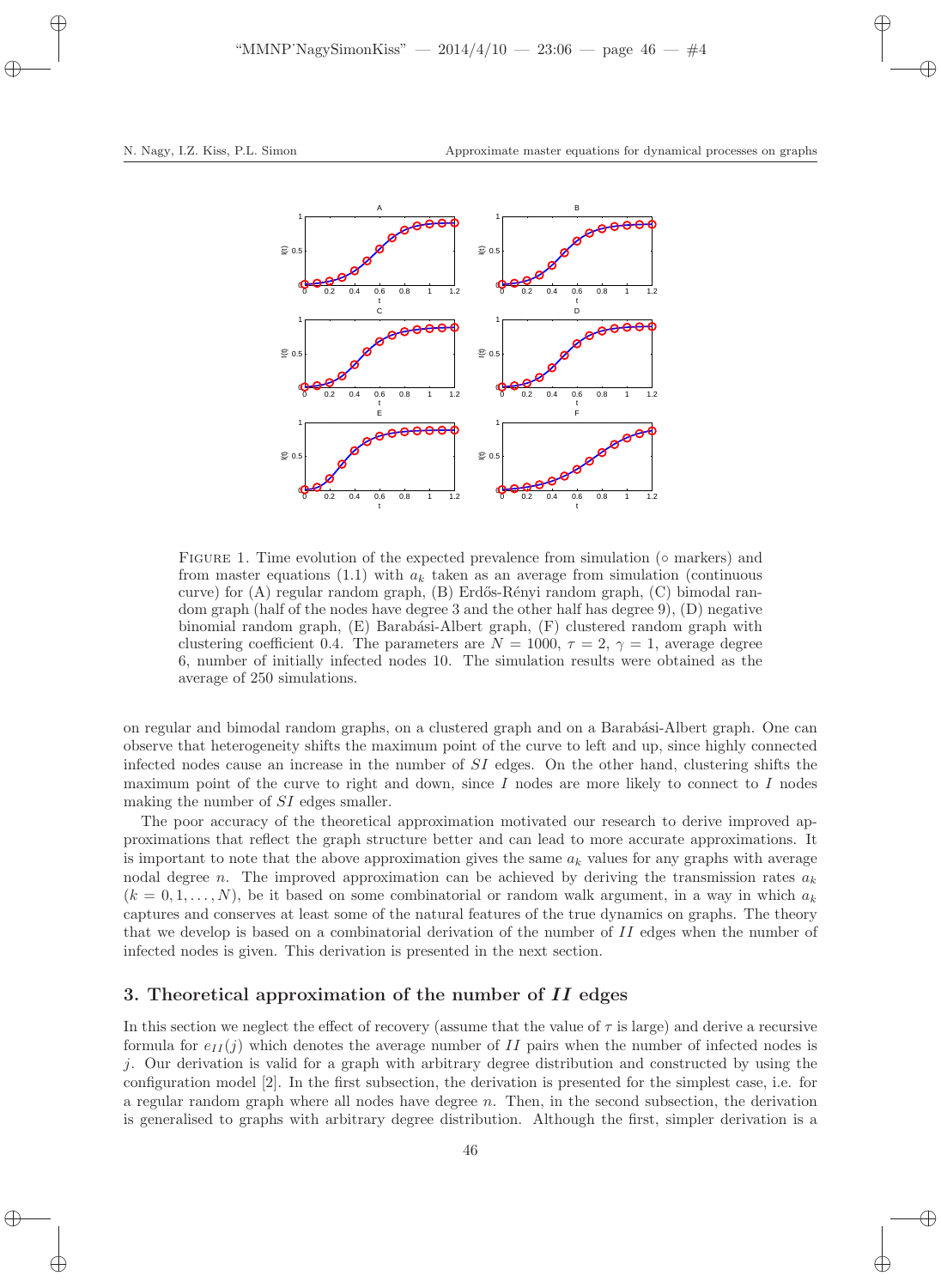

FIGURE 2. The  $a_k/\tau = e_{[SI]}(k)$  values from simulations on a regular random graph (◦), a bimodal random graph (half of the nodes have degree 3 and the other half has degree 9) (⊳), a clustered random graph with clustering coefficient 0.4 (⊲) and a Barabási-Albert graph ( $\diamond$ ) and the theoretical value  $a_k/\tau = nk\frac{N-k}{N-1}$  (dash-dotted line) with  $N = 1000$ ,  $\tau = 2, \, \gamma = 1, \, n = 6.$ 

special case of the second, we use it to convey our ideas and arguments in a clearer and more concise way.

#### 3.1. The case of regular random graphs

Let us consider a regular random graph in which every node has degree  $n$ . Further, we assume that there are j infected nodes and  $e_{II}(j)$  denotes the number of II pairs (i.e. if nodes p and q are infected, then both the pair  $(p, q)$  and the pair  $(q, p)$  are of type II). The derivation is based on determining an explicit formula for the average number of new II edges that are created when a new infection happens, i.e. we derive a formula for  $e_{II}(j + 1) - e_{II}(j)$ . The approach that we use is based on constructing the graph concurrently with the disease transmission.

If there are j infected nodes then these have  $m := nj - e_{II}(j)$  free stubs that can become connected to the free stubs of susceptible nodes, the number of which is  $M := n(N - j)$ , since there are  $N - j$  susceptible nodes and each of these has  $n$  stubs. Due to the networks being generated based on the configuration model, and effectively uncorrelated, it is straightforward to work out the degree of a potential neigbour of a newly infected node. Namely, choose  $m$  stubs randomly out of the  $M$  free stubs of the susceptible nodes, and connect these to the  $m$  free stubs of the infected nodes. By construction, a susceptible node with multiple available stubs can and will connect to a number of infected nodes and this needs to be captured. Let us denote by  $p_k$  the proportion of susceptible nodes that connect to k distinct infected nodes,  $k = 0, 1, \ldots, n$ . (Here, we ignore that multiple links between the same susceptible and infected nodes are possible.) First, we determine the probability  $p_k$  by noting that, for the ease of calculation, this can be interpreted in an equivalent but, more convenient way as follows.  $p_k$  can be thought of being the probability that a given susceptible node has  $k$  links to infected nodes. This interpretation implies that  $p_k$  has hypergeometric distribution with the following parameters. We choose m stubs out of M stubs, and n of them belongs to the given (fixed) node.  $p_k$  is the probability that k of the chosen m stubs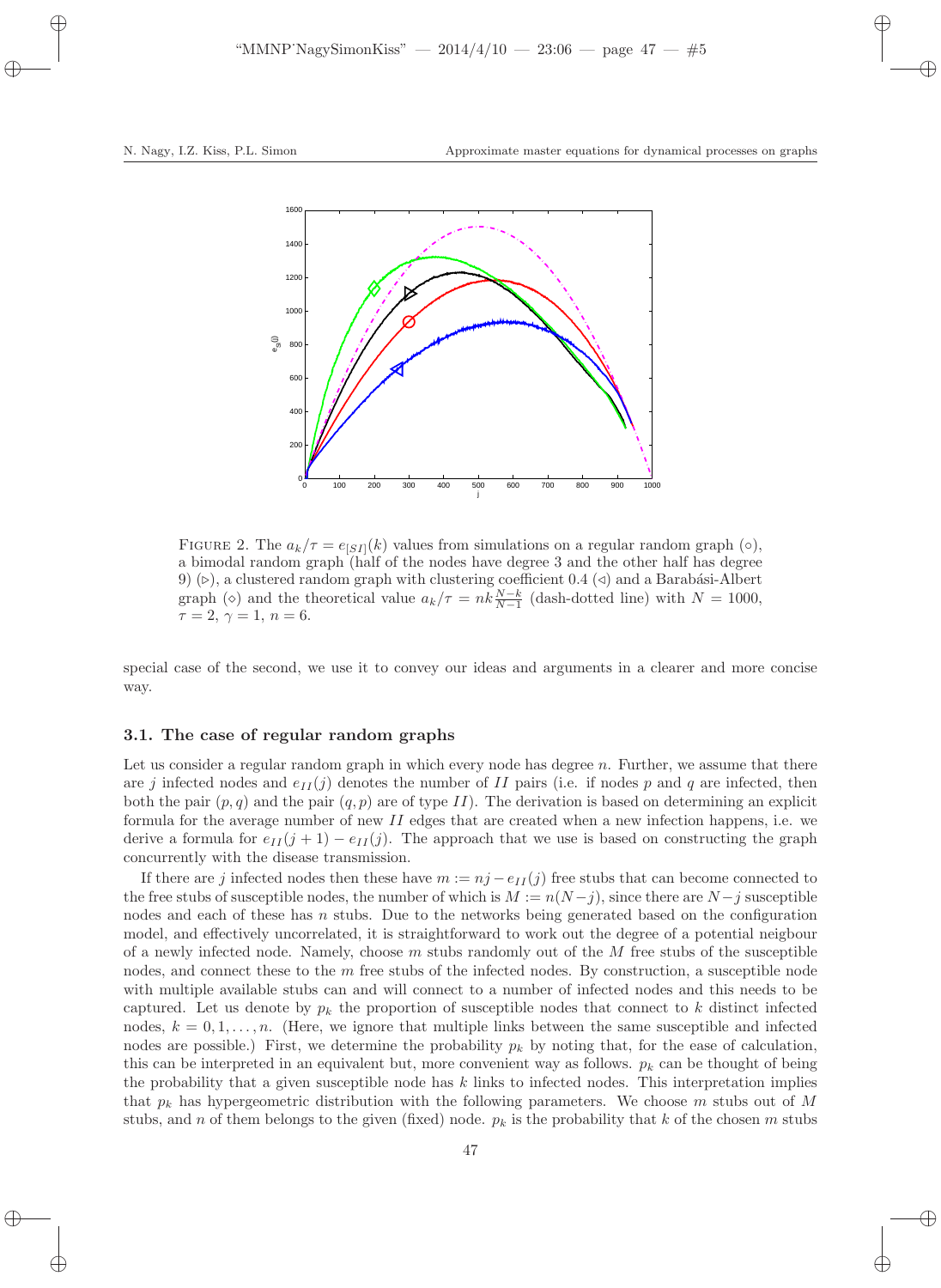belong to the given node. Hence we have

$$
p_k = \frac{\binom{n}{k} \binom{M-n}{m-k}}{\binom{M}{m}}, \qquad k = 0, 1, \dots, n.
$$

Thus the average number of susceptible nodes having k infected links is  $(N - j)p_k$ . We note that using that the expected value of the hypergeometric distribution is  $\frac{nm}{M}$ , we get that the total number of newly created SI links is

$$
(N-j)\sum_{k=0}^{n} kp_k = (N-j)\frac{nm}{M} = (N-j)\frac{nm}{n(N-j)} = m
$$

that is exactly the number of free stubs of the infected nodes. However, in our calculation we wish to consider the newly gained II links upon the birth of a single additional infected node. Thus, we require to identify which of the newly created SI links will lead to one additional infected node. Let us now associate a number to each  $SI$  edge as follows. To an edge we associate the number k if it is connected to a susceptible node that has  $k$  infected neighbours. This means that a susceptible node with  $k$  infected neighbours will have each of its individual edges to infected nodes labeled with k. Then the number of edges to which the number k is associated is  $k(N - j)p_k$ , since the average number of susceptible nodes having k infectious links is  $(N - j)p_k$  and each of them has k SI type edges. Hence, if we choose an SI edge randomly (along which the next infection will happen), then the probability that there will be  $k$  new II edges, after this specific infection happens, is the probability that we choose an edge to which the number  $k$  is associated. This probability is

$$
q_k = \frac{k(N-j)p_k}{m}, \quad k = 1, 2, \dots, n.
$$

Thus the average number of new II connections that are created when the next infection happens is the expected value  $\sum kq_k$ , and since a new  $I - I$  connection creates two II pairs, we get that

$$
e_{II}(j+1) - e_{II}(j) = 2\sum_{k=1}^{n} kq_k = 2\sum_{k=1}^{n} \frac{k^2(N-j)p_k}{m} = 2\frac{N-j}{m}\sum_{k=1}^{n} k^2 p_k.
$$

This sum can be obtained from the variance V and the expected value  $\frac{nm}{M}$  as

$$
\sum_{k=1}^{n} k^2 p_k = V + \left(\frac{nm}{M}\right)^2.
$$

The variance of the hypergeometric distribution (using our parameters  $M, n, m$ ) is

$$
V = \frac{nm}{M} \frac{M-n}{M} \frac{M-m}{M-1}.
$$

Hence

$$
\sum_{k=1}^{n} k^{2} p_{k} = \frac{nm}{M} \frac{M-n}{M} \frac{M-m}{M-1} + \left(\frac{nm}{M}\right)^{2},
$$

yielding

$$
e_{II}(j + 1) - e_{II}(j) = 2\frac{N - j}{m} \frac{nm}{M} \left( \frac{M - n}{M} \frac{M - m}{M - 1} + \frac{nm}{M} \right) = 2\frac{M - m - n + mn}{M - 1},
$$

where  $M = n(N - j)$  was used.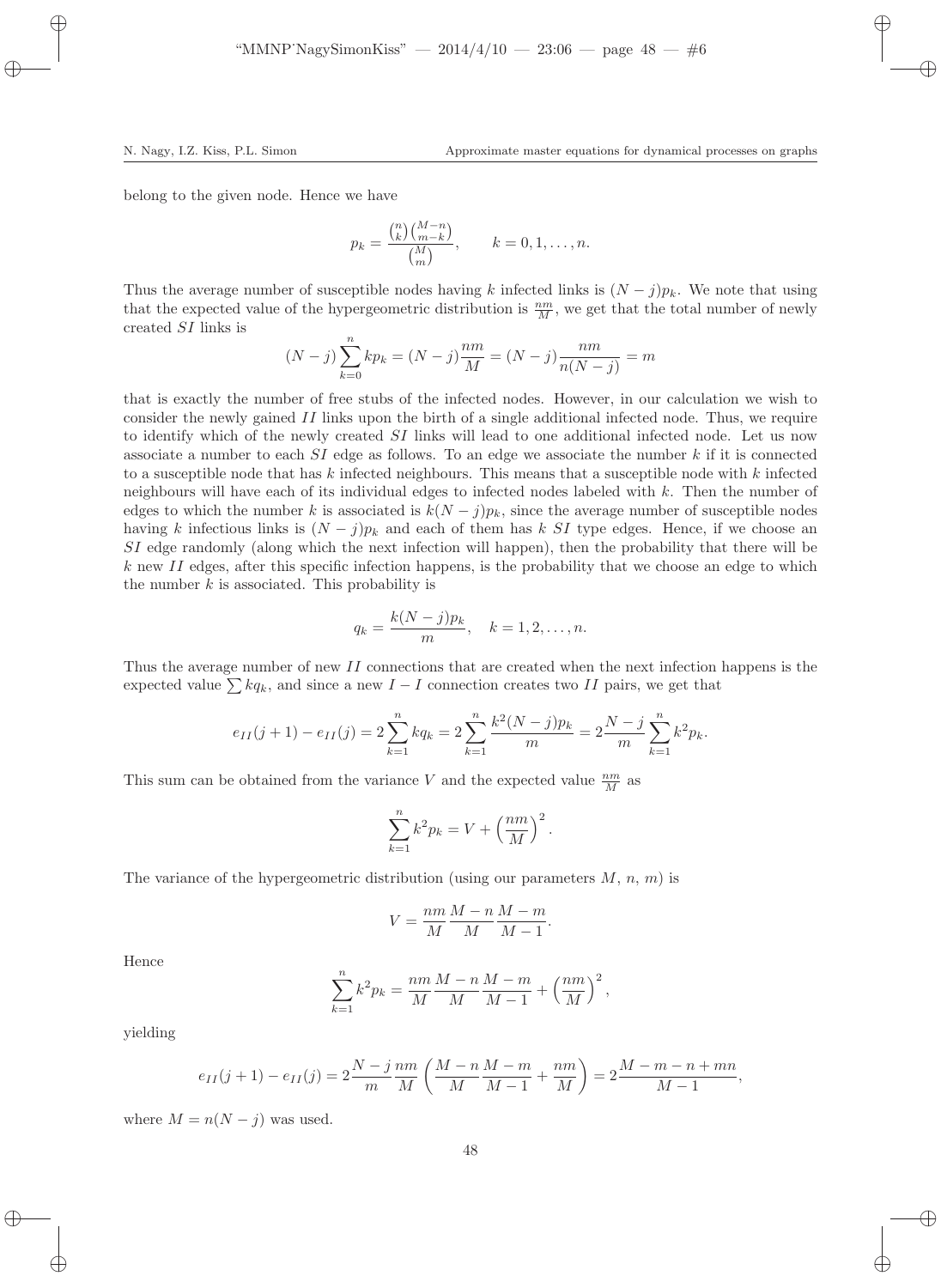Recalling  $m = nj - e_{II}(j)$  and using  $M = n(N - j)$  again we get the value of  $e_{II}(j)$  recursively starting from  $e_{II}(1) = 0$  by using that

$$
e_{II}(j+1) - e_{II}(j) = 2\frac{n(N-j) + (n-1)(nj - e_{II}(j)) - n}{n(N-j) - 1}, \quad j = 1, 2, ..., N-1.
$$
 (3.1)

In Fig. 3 this theoretical value of  $e_{II}(j)$  is compared to the  $e_{II}(j)$  values obtained from simulation. This figure highlights the excellent agreement between the recursion and results obtained from simulation. This motivates us to extend our combinatorial argument to networks with heterogeneous degree distributions. This more complete recursion for networks with arbitrary degree distributions is presented in the next subsection.



FIGURE 3. The  $e_{II}(j)$  values from simulation ( $\circ$ ) on a regular random graph and their theoretical value obtained from recursion (3.1) (continuous curve) with  $N = 1000$ ,  $n = 6$ ,  $\tau = 10, \gamma = 1$ . 250 simulations, started with 10 infected nodes, were averaged.

#### 3.2. The case of configuration random graphs with arbitrary degree distribution

Consider a random graph with a given degree distribution  $\{d_l : l = 1, 2, ..., L\}$ . We denote by  $N_l$ the number of nodes of degree  $n_l$ , hence  $d_l = N_l/N$  and  $N_1 + N_2 + \ldots + N_L = N$ . We will need an approximation for the number of infected nodes of degree  $n_l$  when the total number of infected nodes is given. Let this number be j and denote by  $I_l(j)$  the expected value of infected nodes of degree  $n_l$ . Then we obviously have

$$
\sum_{l=1}^{L} I_l(j) = j.
$$

First, we derive a recursive relation for  $I_l(j)$ . Assume that the value of  $I_l(j)$  is known for a given j and for all  $l = 1, 2, \ldots, L$ . Then the probability that the next infected node is of degree  $n_l$  is denoted by  $P_l(j)$ . Since the next infected node has degree  $n_l$  with probability  $P_l(j)$  the expected value of degree  $n_l$ infected nodes will be

$$
I_l(j+1) = I_l(j) + P_l(j).
$$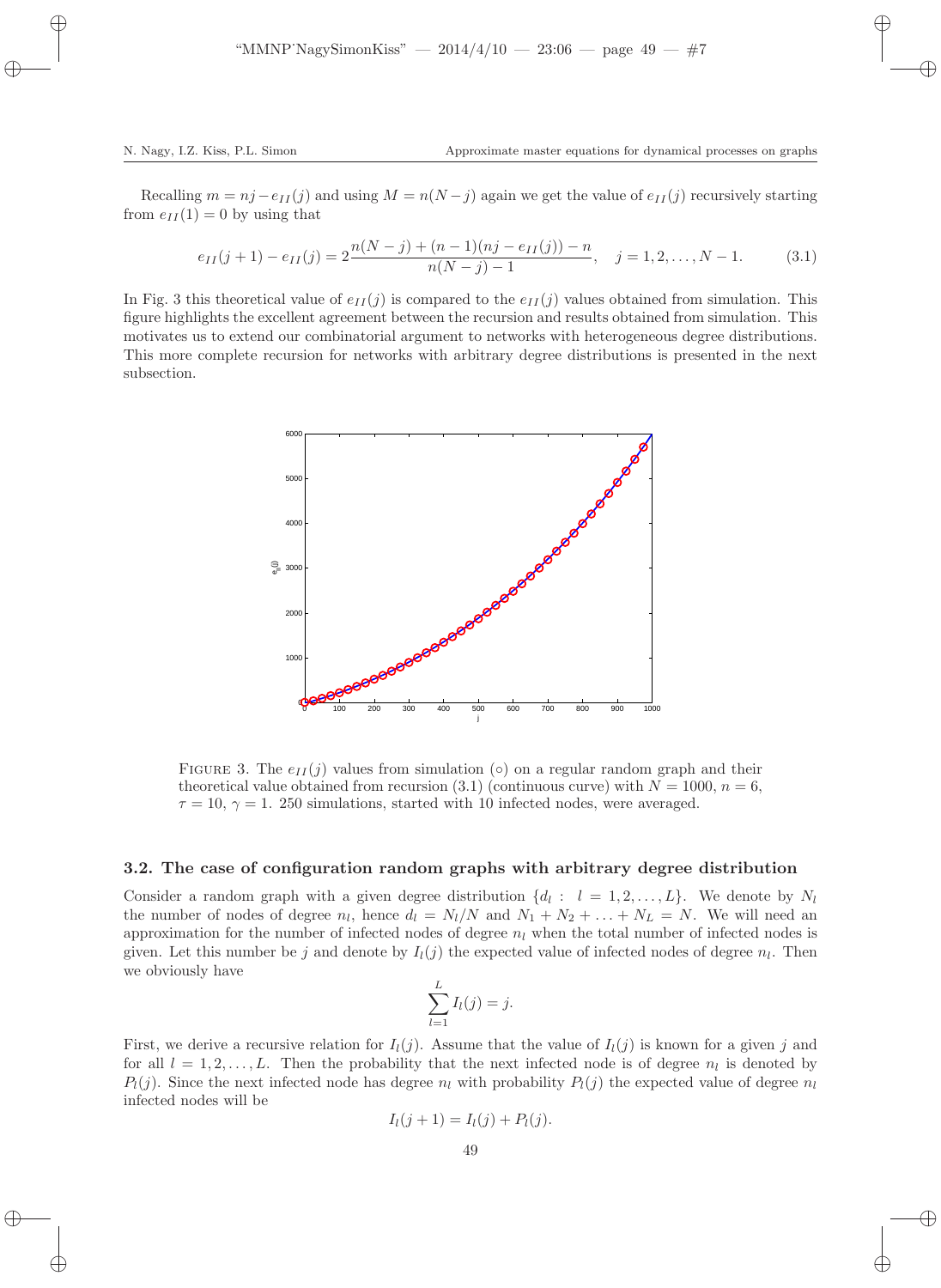The probability  $P_l(i)$  will be determined later, now we determine a formula for the average number of new II edges that are created when the next infection happens.

To get a formula for  $e_{II}(j + 1) - e_{II}(j)$ , we have to notice that the average number of new II edges depends on the degree of the  $(j+1)$ -th new infected node. Thus we compute first the conditional expected value of  $e_{II}(j + 1) - e_{II}(j)$  given that the new infected node has degree  $n_l$  and then the law of total probability is applied to get  $e_{II}(j + 1) - e_{II}(j)$ .

The derivation will be analogous to that in the previous section. Suppose that there are  $j$  infected nodes, then these have

$$
m = \sum_{l=1}^{L} n_l I_l(j) - e_{II}(j)
$$
\n(3.2)

free stubs, and the  $\sum_{l=1}^{L} (N_l - I_l(j))$  susceptible nodes have

$$
M = \sum_{l=1}^{L} n_l (N_l - I_l(j))
$$
\n(3.3)

stubs. Supposing that the next infected node has degree  $n_l$  let  $p_k^l$  denote the probability that an arbitrary susceptible node with degree  $n_l$  has k links to infected nodes,  $k = 0, 1, ..., n_l$ . Thus  $p_k^l$  has hypergeometric distribution

$$
p_k^l = \frac{\binom{n_l}{k}\binom{M-n_l}{m-k}}{\binom{M}{m}}, \qquad k = 0, 1, \dots, n_l.
$$

We get that the average number of susceptible nodes with degree  $n_l$  having k infected neighbours is  $(N_l - I_l(j))p_k^l$ . Using the expected value of the hypergeometric distribution, the total number of SI links from the susceptible nodes having degree  $n_l$  is

$$
(N_l - I_l(j)) \sum_{k=0}^{n} k p_k^l = (N_l - I_l(j)) \frac{n_l m}{M}.
$$

Similarly to the previous subsection, let us associate a number to each SI edge as follows. To an edge we associate the number k if it is connected to a susceptible node that has k infected neighbours. This means that a susceptible node with  $k$  infected neighbours will have each of its individual edges to infected nodes labeled with k. Then the number of edges to which the number k is associated is  $k(N_l - I_l(j))p_k^l$ , since the average number of susceptible nodes having k infectious links is  $(N_l - I_l(j))p_k^l$  and each of them has k SI type edges. Hence, if we choose an SI edge randomly (along which the next infection will happen), then the probability that there will be  $k$  new  $II$  edges, after this specific infection happens, is the probability that we choose an edge to which the number  $k$  is associated. This probability is

$$
q_k^l = \frac{k(N_l - I_l(j))p_k^l}{(N_l - I_l(j))\frac{n_l m}{M}} = \frac{M}{n_l m} k p_k^l, \quad k = 1, 2, \dots, n_l.
$$

Thus the average number of new II edges that are created when the next infection happens (given that the degree of the newly infected node is  $n_l$ ) is the conditional expected value

$$
E_l(j) = \sum_{k=1}^{n_l} kq_k^l = \frac{M}{n_l m} \sum_{k=1}^{n_l} k^2 p_k^l = \frac{M - n_l}{M} \frac{M - m}{M - 1} + \frac{n_l m}{M},
$$

where we used from the previous subsection that

$$
\sum_{k=1}^{n_l} k^2 p_k^l = \frac{n_l m}{M} \frac{M - n_l M - m}{M - 1} + \left(\frac{n_l m}{M}\right)^2.
$$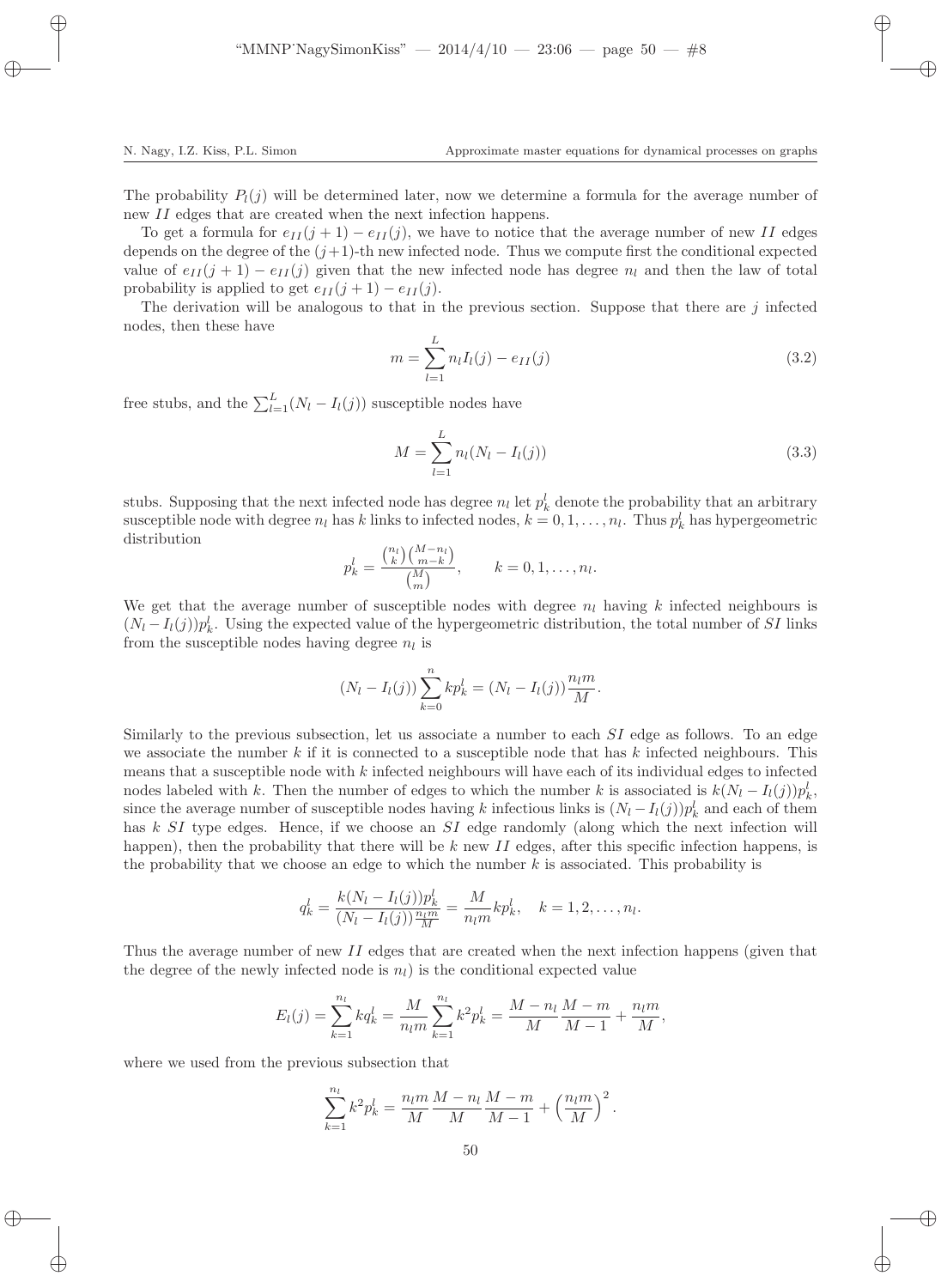Let us now turn to the derivation of  $P_l(i)$ . This can be simply given as the ratio of the number of SI links starting from S nodes of degree  $n_l$  and the total number of SI links. That is

$$
P_l(j) = \frac{(N_l - I_l(j))\frac{n_l m}{M}}{\sum_{l=1}^{L} (N_l - I_l(j))\frac{n_l m}{M}}
$$

Finally, the recursion for  $e_{II}(j)$  can be obtained by applying the law of total probability

$$
e_{II}(j+1) - e_{II}(j) = 2\sum_{l=1}^{L} P_l(j)E_l(j),
$$
\n(3.4)

.

where m and M are given by (3.2) and (3.3). As an application we determine  $e_{II}(j)$  for a bimodal random graph, in which half of the nodes have degree 3 and the other half has degree 9, i.e.  $L = 2$ ,  $n_1 = 3$ ,  $n_2 = 9, d_1 = \frac{1}{2} = d_2$ . Then the (3.4) determines  $e_{II}(j)$  that we compared to  $e_{II}(j)$  values obtained from simulation. Fig. 4 shows that the theory and the simulation are in excellent agreement.



FIGURE 4. The  $e_{II}(j)$  values from simulation ( $\circ$ ) on a bimodal random graph and their theoretical value obtained from the recursion (continuous curve) with  $N = 1000, N_3 =$ 500,  $N_9 = 500$ ,  $\tau = 10$ ,  $\gamma = 1$ . 250 simulations, started with 10 infected nodes, were averaged.

### 4. Theoretical approximation of the number of SI edges

In this section we derive a formula for  $e_{SI}$ , the average number of SI edges, based on the approximation of the number of II edges. Simulations show that the points  $(j, e_{SI}(j))$  (for  $j = 0, 1, ..., N$ ) lie on a parabola-like curve, see Fig. 5. The shape of the parabola (for simplicity we call it parabola) depends on the structure of the graph, while the value of the parabola's maximum depends on  $\tau$ . As the value of  $\tau$  increases, the maximum value decreases. For large values of  $\tau$  the parabola-like curve converges to a limiting curve that will be denoted by  $e_{SI}^{\infty}(j)$ , since it corresponds to the case  $\tau \to \infty$ . This phenomenon is shown in Fig. 5.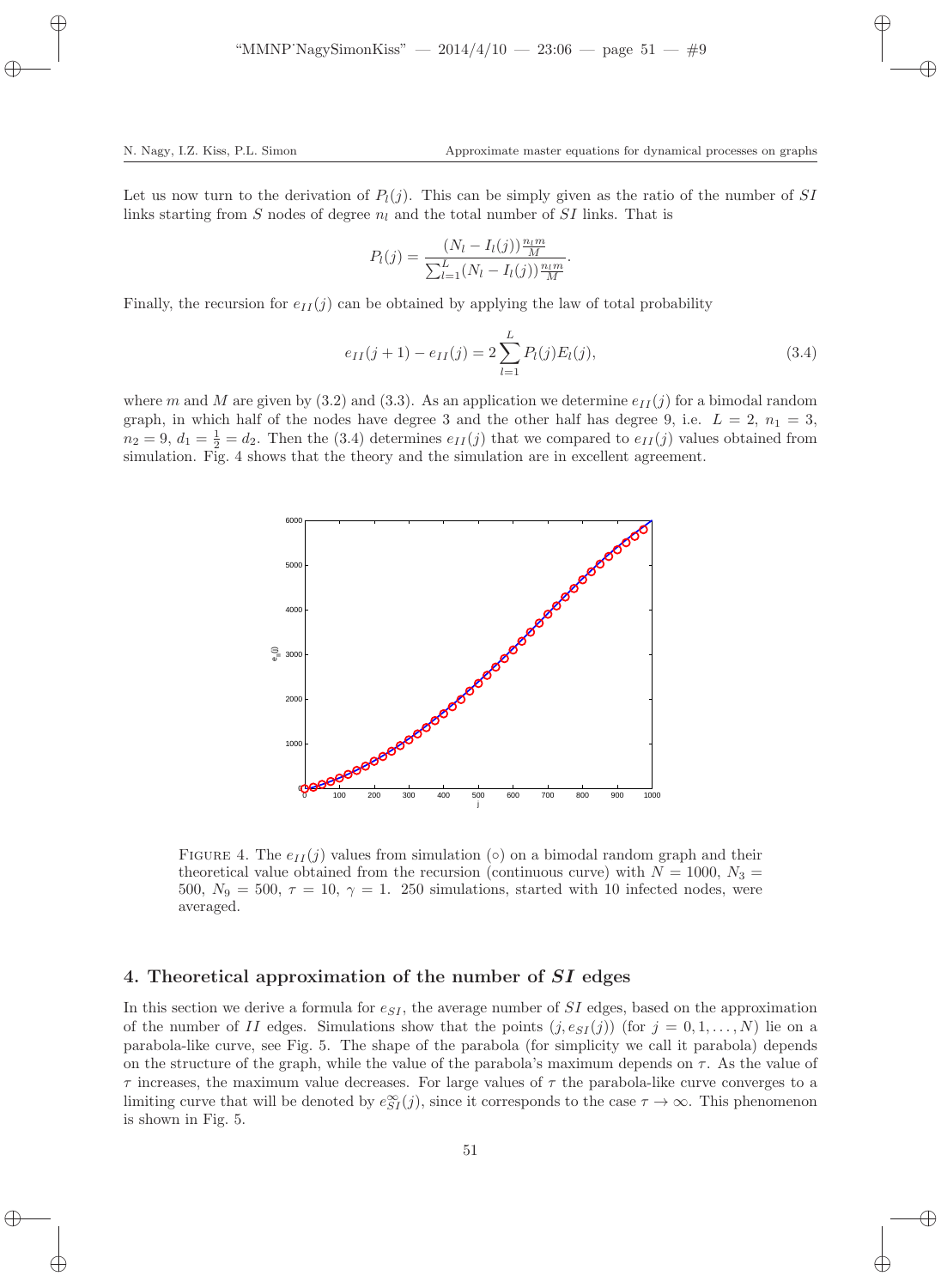

FIGURE 5. The  $(j, e_{SI}(j))$  curves in the case of a regular random graph for different values of  $\tau$  from simulation  $(\tau = 1 \; (\circ), \tau = 2 \; (\circ), \tau = 10 \; (\circ)).$ 

To account for this special features of the  $(j, e_{SI}(j))$  parabola, our theoretical model is built up in two steps. First, we derive a formula for the shape of the limiting curve  $e^{\infty}_{SI}(j)$ . In this step we assume that  $\tau$  is large, hence neglect recovery. Then, we investigate the effect of  $\tau$  on the value of the maximum of the  $(i, e_{SI}(i))$  parabola.

The first step can be simply reduced to the result of the previous section by observing that the total number of SI and II edges is equal to the number of stubs starting from infected edges. Hence we have

$$
e_{SI}^{\infty}(j) = \sum_{l=1}^{L} n_l I_l(j) - e_{II}(j),
$$

where the degrees of the nodes are denoted by  $n_l$  for  $l = 1, 2, \ldots, L$ . In the case of a regular random graph, when the degree of every node is  $n$ , this takes the simple form

$$
e_{SI}^{\infty}(j) = nj - e_{II}(j).
$$

Thus the recursion for  $e_{II}(j)$  in the previous section gives a theoretical value for  $e_{SI}^{\infty}(j)$  directly. We note that the superscript  $\infty$  was not used in the case of  $e_{II}(j)$ , because these numbers were introduced only for large  $\tau$ , while  $e_{SI}(j)$  will be computed also for small values of  $\tau$ .

The recursion for  $e_{II}(j)$  can be easily converted to a recursion for  $e_{SI}^{\infty}(j)$ . The recursions obviously do not give an explicit formula for  $e_{SI}^{\infty}(j)$  or for  $e_{II}(j)$  in terms of j. An approximate explicit formula can be derived for large N by transforming the difference equation given by the recursive relation into a differential equation. This will be presented in the next subsection in the case of a regular random graph.

# 4.1. Explicit formula for  $e_{SI}^{\infty}(j)$  in the large N limit

In this subsection we assume that the graph is regular, the degree of each node is n. Based on  $e_{SI}^{\infty}(j)$  =  $nj - e_{II}(j)$  the recursion for  $e_{SI}^{\infty}(j)$  takes the form

$$
n - (e_{SI}^{\infty}(j+1) - e_{SI}^{\infty}(j)) = e_{II}(j+1) - e_{II}(j).
$$
\n(4.1)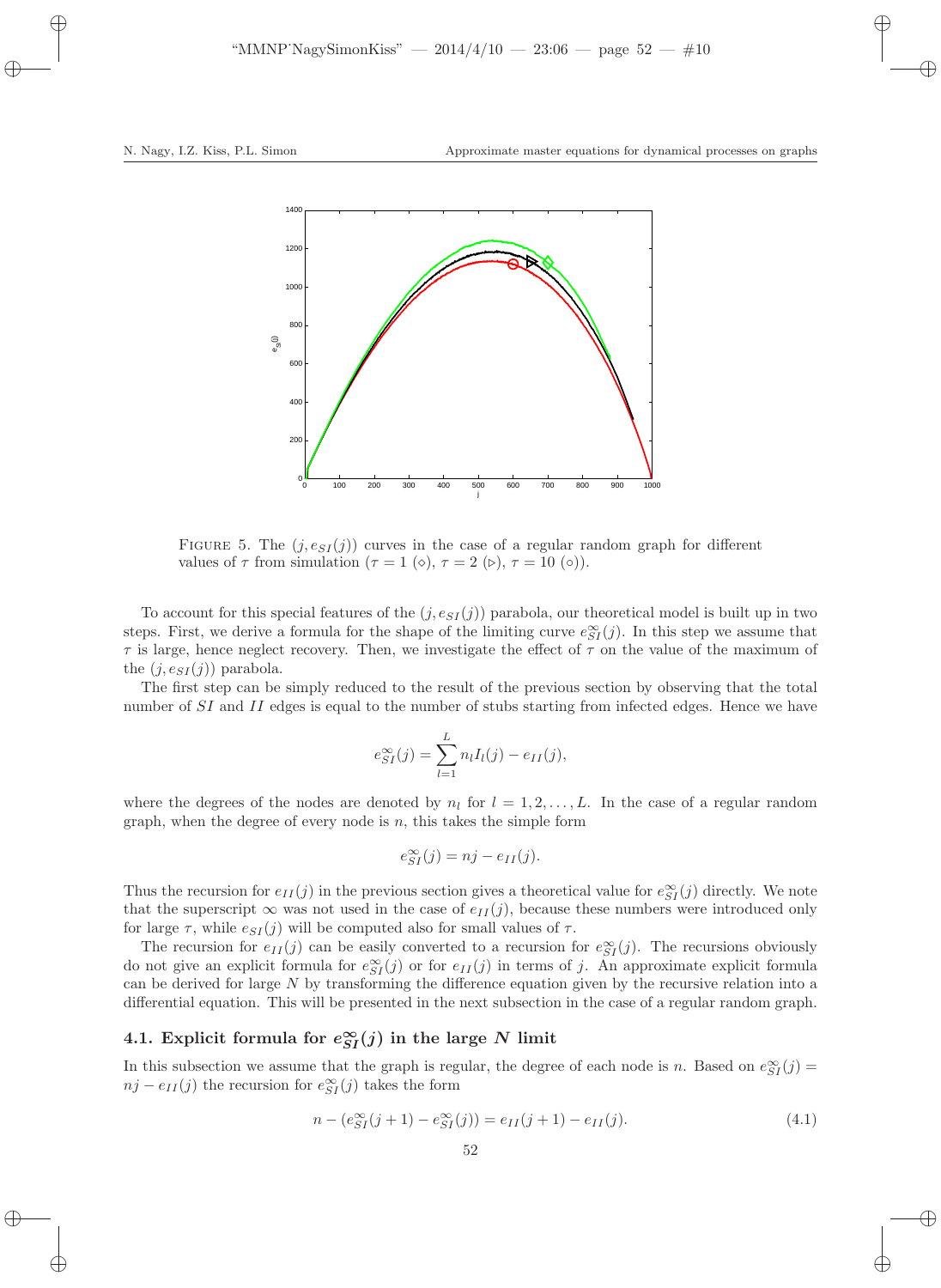Let us introduce  $x = \frac{j}{N} \in [0, 1]$  as a continuous variable corresponding to j, and let  $f : [0, 1] \to \mathbb{R}$  be a differentiable function, for which  $f(\frac{j}{N}) = e^{\infty}_{SI}(j)$  holds. Then

$$
e_{SI}^{\infty}(j + 1) - e_{SI}^{\infty}(j) = f(\frac{j + 1}{N}) - f(\frac{j}{N}) \approx \frac{1}{N} f'(\frac{j}{N}),
$$

by using the definition of the derivative. Hence the recursion (3.1) and (4.1) lead to the differential equation

$$
n - \frac{1}{N}f'(x) = 2\frac{nN(1-x) + (n-1)f(x) - n}{nN(1-x) - 1},
$$

by using  $m = nj - e_{II}(j) = f(x)$  and  $n(N - j) = nN(1 - x)$ . Rearranging the equation it takes the form

$$
\frac{1}{N}f'(x) + 2f(x)\frac{n-1}{nN(1-x) - 1} = \frac{(n-2)nN(1-x) + n}{nN(1-x) - 1},\tag{4.2}
$$

showing that this is a linear differential equation for  $f$  the general solution of which can be easily derived. Using the standard method of solving linear ODEs, first the homogeneous equation is solved then applying the method of variation of constants the solution can be given in the form

$$
f(x) = (nN(1-x) - 1)^{2-2/n} K(x)
$$

with an unknown function K. Substituting this form into the differential equation  $(4.2)$ , the function K has to satisfy the following equation

$$
-\frac{1}{N}K'(x) = (2-n)(nN(1-x)-1)^{2/n-2} - (2n-2)(nN(1-x)-1)^{2/n-3}.
$$

Integrating this equation and after some algebra we obtain

$$
K(x) = (nN(1-x) - 1)^{2/n-1} + (nN(1-x) - 1)^{2/n-2} + c
$$

with a constant  $c$ . Thus the function  $f$  takes the form

$$
f(x) = nN(1 - x) + c (nN(1 - x) - 1)^{2 - 2/n}.
$$

The constant c can be determined from the initial condition  $f(\frac{1}{N}) = n$ . This is equivalent to  $e_{SI}^{\infty}(1) = n$ (expressing the simple fact that if there is a single infected node, then the number of  $SI$  edges is n). Hence we get

$$
f(x) = nN(1-x) - n(N-2) \left(\frac{nN(1-x) - 1}{n(N-1) - 1}\right)^{2-2/n}.
$$
\n(4.3)

This yields an explicit expression for  $e_{SI}^{\infty}(j)$  as  $e_{SI}^{\infty}(j) = f(\frac{j}{N})$ . In Fig. 6 this approximation is compared to the result of recursion (3.1) and  $e^{\infty}_{SI}(j) = nj - e_{II}(j)$ .

#### 4.2. The dependence of the maximum number of SI edges on  $\tau$

Now we show an analytic method to derive the  $e_{SI}(j)$  values based on the known values of  $e_{SI}^{\infty}(j)$ . As it is shown in Fig. 5, the value of  $\tau$  effects the maximum value of the parabola-like curves. Hence we will derive a formula yielding this maximum value. The main idea is to use the pairwise equations, from which this maximum value,  $[SI]_{max}$ , can be obtained in terms of the location of the maximum,  $[I]_{max}$ . For a network with a given degree distribution the heterogeneous pairwise model is given in [4]. For ease of calculation we present the derivation for a regular random graph when the pairwise equations take the form

$$
[\dot{I}] = \tau[SI] - \gamma[I],
$$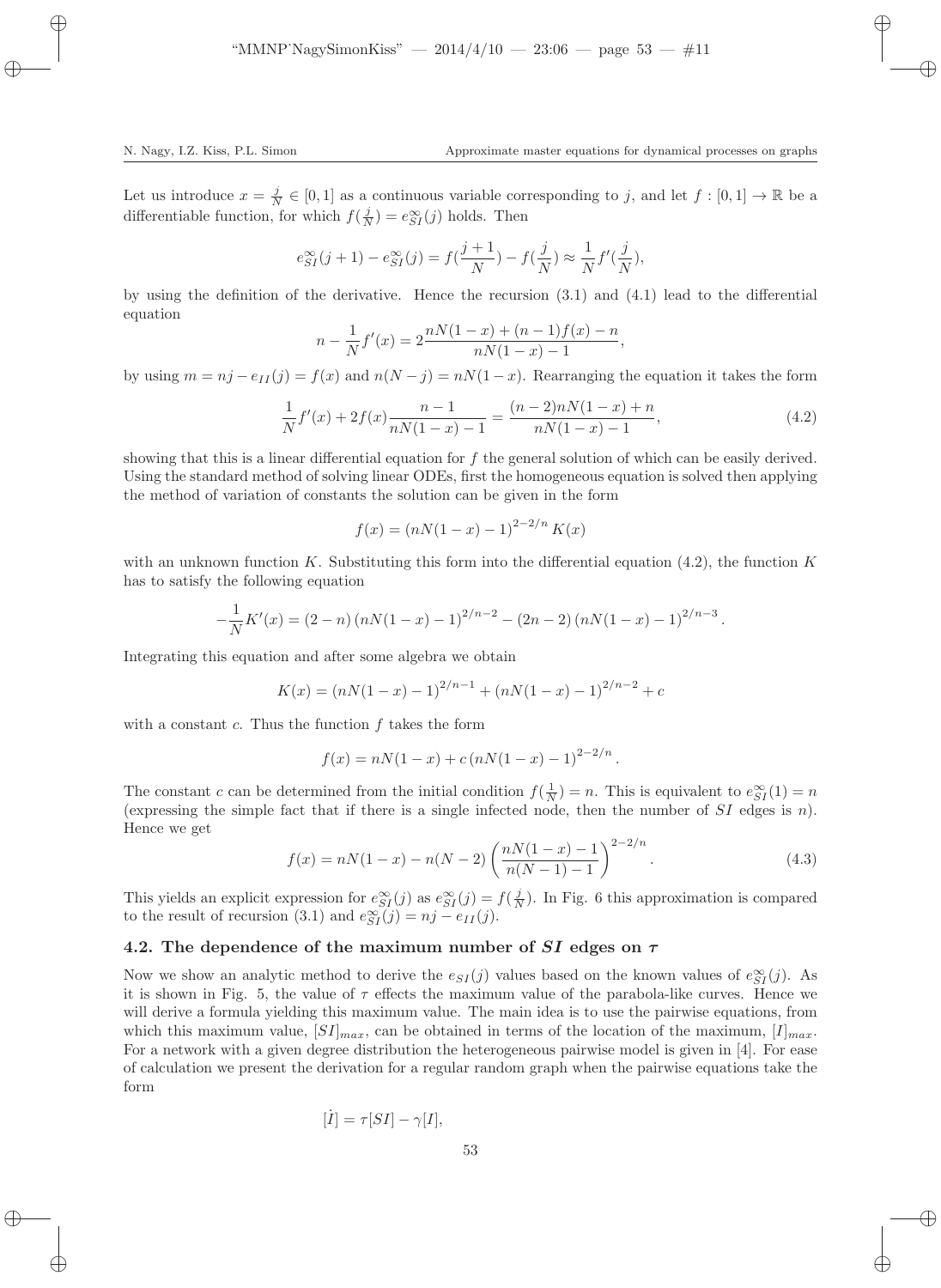

FIGURE 6. The  $(j, e_{SI}(j))$  curve obtained from simulation ( $\circ$ ), from recursion (3.1) via  $e_{SI}^{\infty}(j) = nj - e_{II}(j)$  (continuous curve) and given by  $e_{SI}^{\infty}(j) = f(\frac{j}{N})$  (d) in case of a regular random graph with  $N = 1000$ ,  $\tau = 10$ ,  $\gamma = 1$ ,  $n = 6$ .

$$
[SI] = \gamma([II] - [SI]) + \tau([SSI] - [ISI] - [SI]),
$$
  
\n
$$
[II] = -2\gamma[II] + 2\tau([ISI] + [SI]),
$$
  
\n
$$
[SS] = 2\gamma[SI] - 2\tau[SSI],
$$

where  $[I]$  and  $[SS]$  denote the expected values of II and SS pairs,  $[SSI]$  and  $[IS]$  denote the expected values of these types of triples. This system is closed by the moment closure [9]

$$
[SSI] \simeq \frac{n-1}{n} \frac{[SSI][SI]}{[S]}, \quad [ISI] \simeq \frac{n-1}{n} \frac{[SI]^2}{[S]}.
$$

The number of SI edges is maximal when  $[\dot{S}I] = 0$ , that is when

$$
\gamma([II]-[SI]) = \tau([SI]+[ISI]-[SSI]).
$$

Using the closure relations and the formulas

$$
[II] + [SI] = n[I], \quad [SS] + [SI] = n[S]
$$

this equation leads to

$$
\gamma n[S](n[I] - 2[SI]) = \tau[SI] (n[S] + (n-1)[SI] - (n-1)(n[S] - [SI])) .
$$

Since  $[S] = N - [I]$ , we get the following quadratic equation for the maximal value of SI edges

$$
2\tau(n-1)[SI]^2 + n(N-[I])(2\tau - n\tau + 2\gamma)[SI] - n^2\gamma(N-[I])[I] = 0.
$$
\n(4.4)

The positive solution of this equation for [SI] is the maximal value of SI that will be denoted by  $[SI]_{max}$ . Here the value [I] denotes the location of the maximum of the  $e_{SI}^{\infty}(j)$  curve that can be obtained as follows. First, the maximum of  $e_{SI}^{\infty}(j)$  has to be determined. Let us denote that by  $[SI]_{max}^{\infty}$ . This maximum is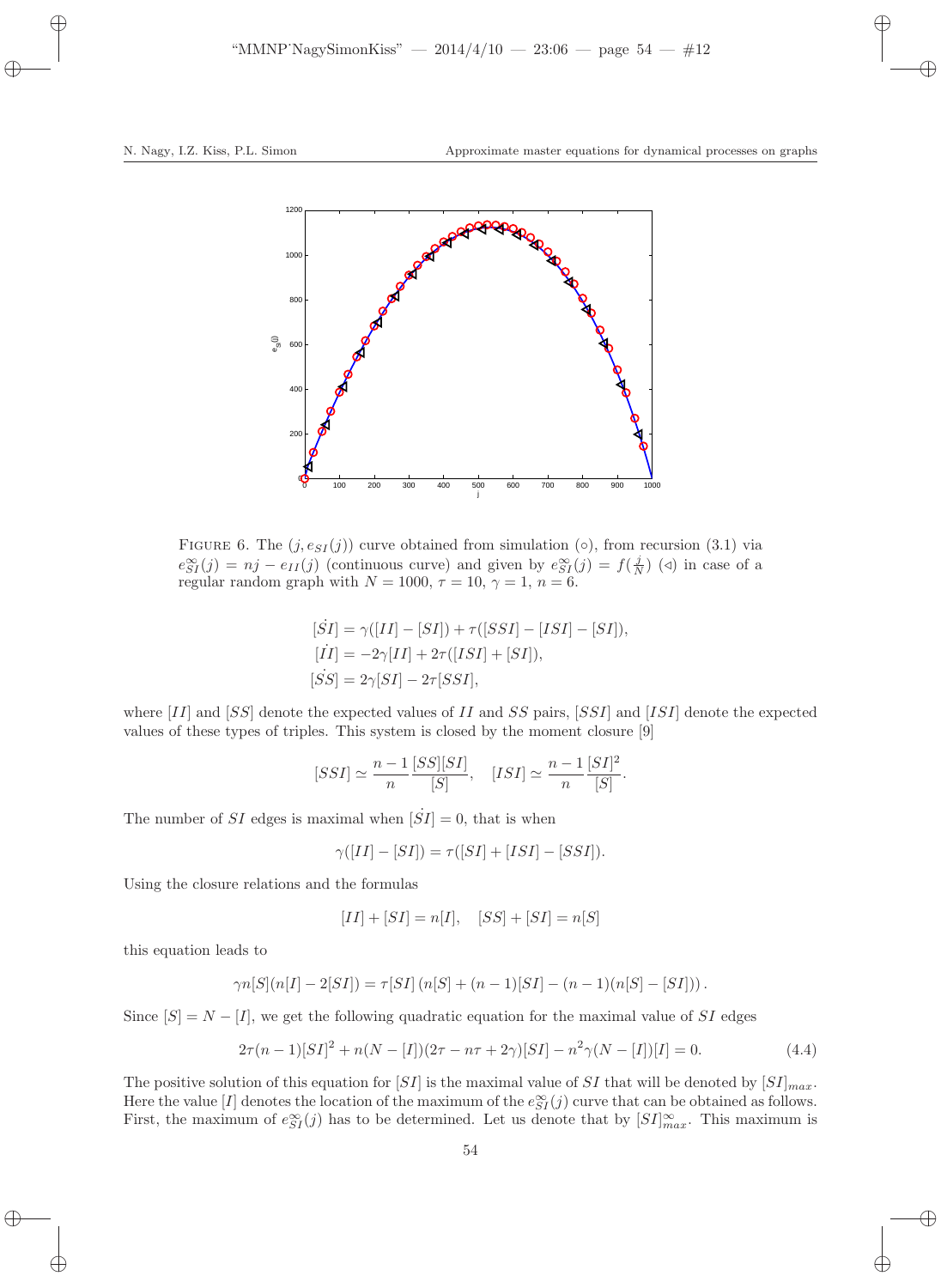achieved at a certain value of j denoted by  $j_{max}$ , then  $[I]_{max} = j_{max}$ . We note that a more accurate value of  $[I]_{max}$  can be obtained if a differentiable function  $f : [0,1] \to \mathbb{R}$  can be given, for which  $f(\frac{j}{N}) = e_{SI}^{\infty}(j)$ holds, as it was done in the previous subsection. Then determining the maximum of f that is taken at  $x_{max}$ , we get  $[I]_{max} = Nx_{max}$ . This way we get  $[SI]_{max}$  from (4.4) in terms of  $\tau$ . Finally, the average number of SI edges for the given value of  $\tau$  can be expressed in the form

$$
e_{SI}(j) = e_{SI}^{\infty}(j) \frac{[SI]_{max}}{[SI]_{max}^{\infty}}.
$$
\n(4.5)

The result of this derivation is compared to simulation in Fig. 7 for a regular random graph.



FIGURE 7. The  $(j, e_{SI}(j))$  curve obtained from simulation ( $\circ$ ) and from recursion (4.5) (continuous curve) in the case of a regular random graph with  $N = 1000, \tau = 2, \gamma = 1$ ,  $n=6$ .

## 5. Summary of results

Here, we summarise our findings by comparing simulation results with results based on Eq. (1.1) with the transmission rate given by the recurrence relations in Eq.  $(3.4)$  and equation  $(4.5)$ . For all networks considered, the agreement is excellent and this highlights that the heavily reduced state space and the resulting equations can capture the most significant components of the dynamics.

The main steps of our analytic method are summarised below. We start from a configuration random graph with given degree distribution, and from given values of  $\tau$  and  $\gamma$ . Our method allows us to determine the coefficients  $a_k$  and  $c_k$  in equation (1.1). It is obvious that  $c_k = \gamma k$ . Hence, only the steps needed to determine  $a_k$  are presented.

- 1. Based on the degree distribution we determine the average number of  $II$  edges,  $e_{II}(j)$  by using the recurrence relation (3.4), see Section 3. (We note that this quantity, at this stage, is independent of  $\tau$ , since it corresponds to the large  $\tau$  limit.)
- 2. The average number of SI edges (belonging to the case of large  $\tau$ ) can be given as  $e^{\infty}_{SI}(j)$  =  $\sum_{k=1}^{K} kI_k(j) - e_{II}(j)$ , see Section 4.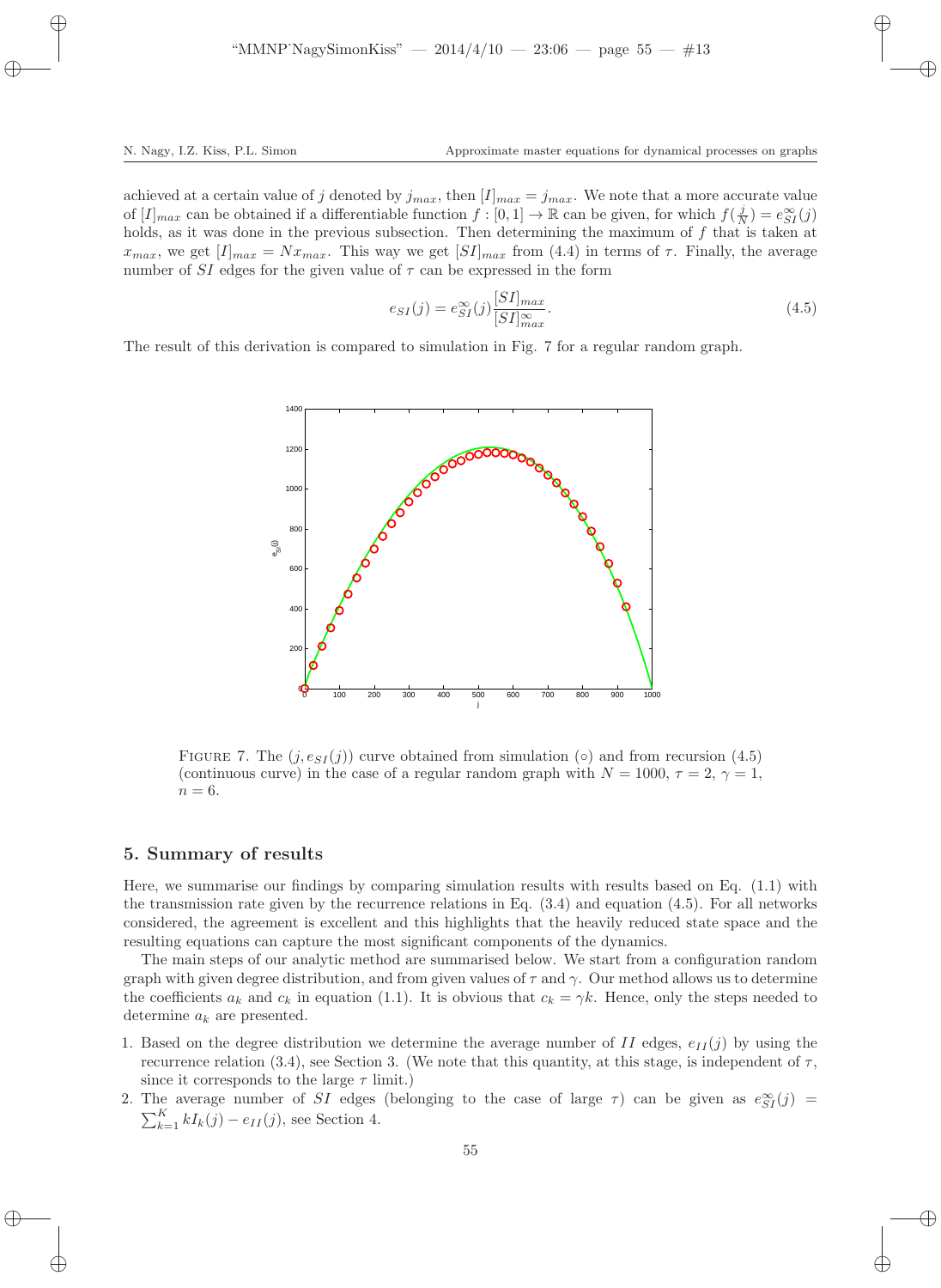- 3. The average number of SI edges belonging to the given finite value of  $\tau$  is determined from (4.5), see Section 4.2. Then the desired coefficients can be obtained as  $a_k = \tau e_{SI}(k)$ ,  $k = 0, 1, \ldots, N$ .
- 4. Using the theoretically derived values of  $a_k$  and  $c_k$  equation (1.1) is solved numerically and the prevalence  $I(t) = \sum_{n=1}^{N}$  $\sum_{k=0} kx_k(t)$  is compared to the prevalence obtained from simulation.

As an illustration of the performance of the method we implemented the above algorithm for a regular random graph with  $n = 6$ . The comparison of the prevalence curves obtained from theory and simulation is shown in Fig. 8.



FIGURE 8. The time dependence of prevalence for a regular random graph with parameters  $N = 1000$ ,  $n = 6$ ,  $\tau = 2$ ,  $\gamma = 1$  from theory (continuous curve) and from simulation (◦). 250 simulations, started with 10 infected nodes, were averaged.

# 6. Discussion

In this paper we have formulated a new type of approximate ODE model for simple SIS dynamics on graphs with arbitrary degree distributions connected up according to the configuration model. This new model is inspired by the reduced, exact master equations corresponding to a fully connected graph with  $N$ nodes and  $N+1$  equations. It turns out that reducing the state space in the spirit of the fully connected graph leads to a viable approach to derive an approximate system provided that the transmission rates can be computed or approximated based on some analytic/combinatorial arguments. While in the paper, the analytical calculations are for configuration graphs, numerical results confirm that our approach is extendable to clustered (see Fig. 1) and correlated networks provided that analytical calculations for the transmission rates can be completed.

The results are somehow surprising as the transmission rates themselves are in fact random variables with some distribution since k infected nodes on a graph corresponding to different realisations of the simulation model will lead to a distribution of values in the number of SI edges. Thus, the model could be further improved by considering a set of ODEs with transmission rates specified by random variables (instead of using their expected value) with some specified distribution. However, such a system will lead